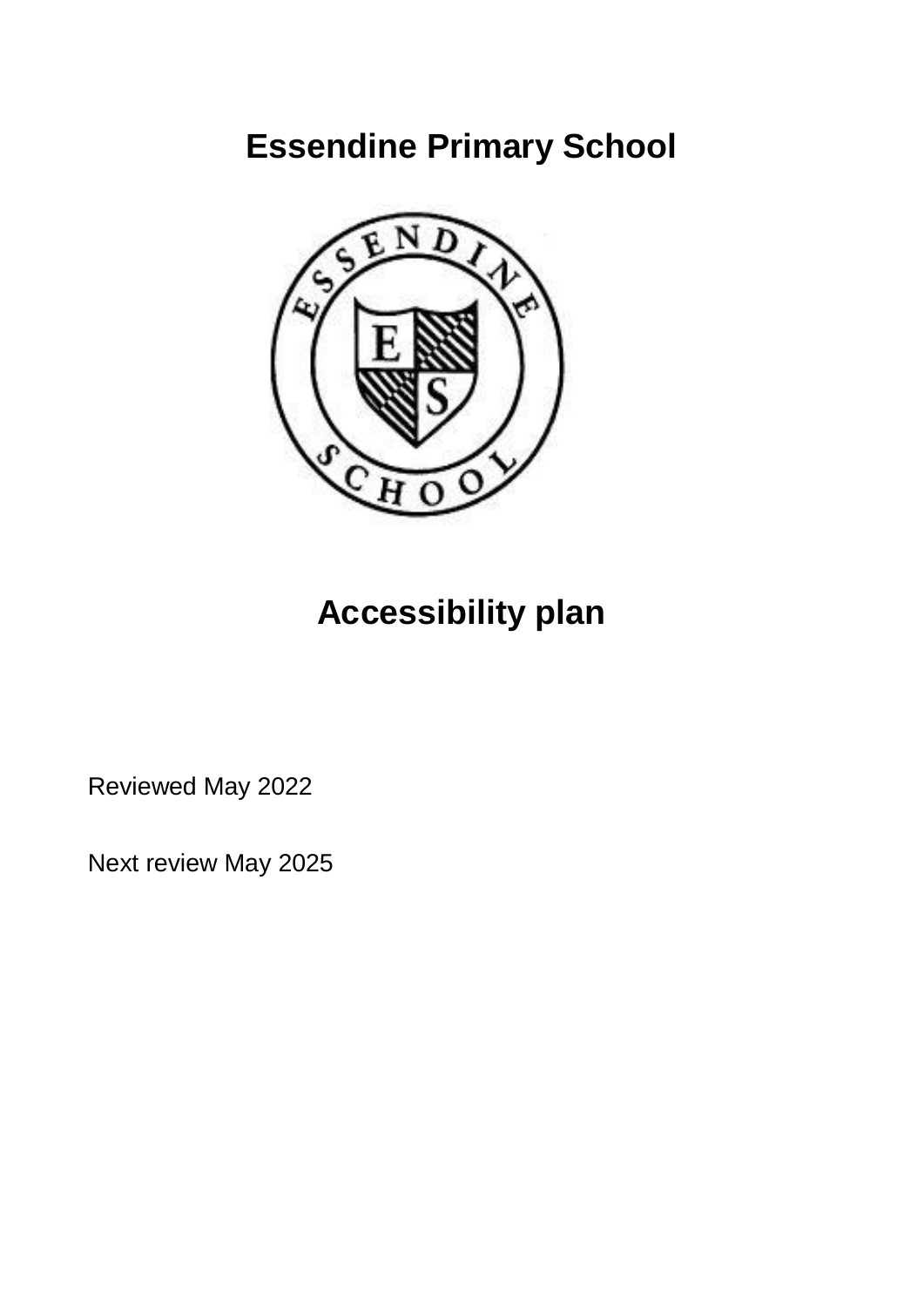#### **Contents**

### **1. Aims**

Schools are required under the Equality Act 2010 to have an accessibility plan. The purpose of the plan is to:

- Increase the extent to which disabled pupils can participate in the curriculum
- Improve the physical environment of the school to enable disabled pupils to take better advantage of education, benefits, facilities and services provided
- Improve the availability of accessible information to disabled pupils

**…………………………………………………………………………………………………………………………….**

Our school aims to treat all its pupils fairly and with respect. This involves providing access and opportunities for all pupils without discrimination of any kind.

The plan will be made available online on the school website, and paper copies are available upon request.

Our school is also committed to ensuring staff are trained in equality issues with reference to the Equality Act 2010, including understanding disability issues.

The school supports any available partnerships including Westminster Local Authority, to develop and implement the plan.

Our school's complaints procedure covers the accessibility plan. If you have any concerns relating to accessibility in school, this procedure sets out the process for raising these concerns.

#### **2. Legislation and guidance**

This document meets the requirements of [schedule 10 of the Equality Act 2010](http://www.legislation.gov.uk/ukpga/2010/15/schedule/10) and the Department for Education (DfE) [guidance for schools on the Equality Act 2010.](https://www.gov.uk/government/publications/equality-act-2010-advice-for-schools)

The Equality Act 2010 defines an individual as disabled if he or she has a physical or mental impairment that has a 'substantial' and 'long-term' adverse effect on his or her ability to undertake normal day to day activities.

Under the [Special Educational Needs and Disability \(SEND\) Code of Practice](https://www.gov.uk/government/publications/send-code-of-practice-0-to-25), 'long-term' is defined as 'a year or more' and 'substantial' is defined as 'more than minor or trivial'. The definition includes sensory impairments such as those affecting sight or hearing, and long-term health conditions such as asthma, diabetes, epilepsy and cancer.

Schools are required to make 'reasonable adjustments' for pupils with disabilities under the Equality Act 2010, to alleviate any substantial disadvantage that a disabled pupil faces in comparison with non-disabled pupils. This can include, for example, the provision of an auxiliary aid or adjustments to premises.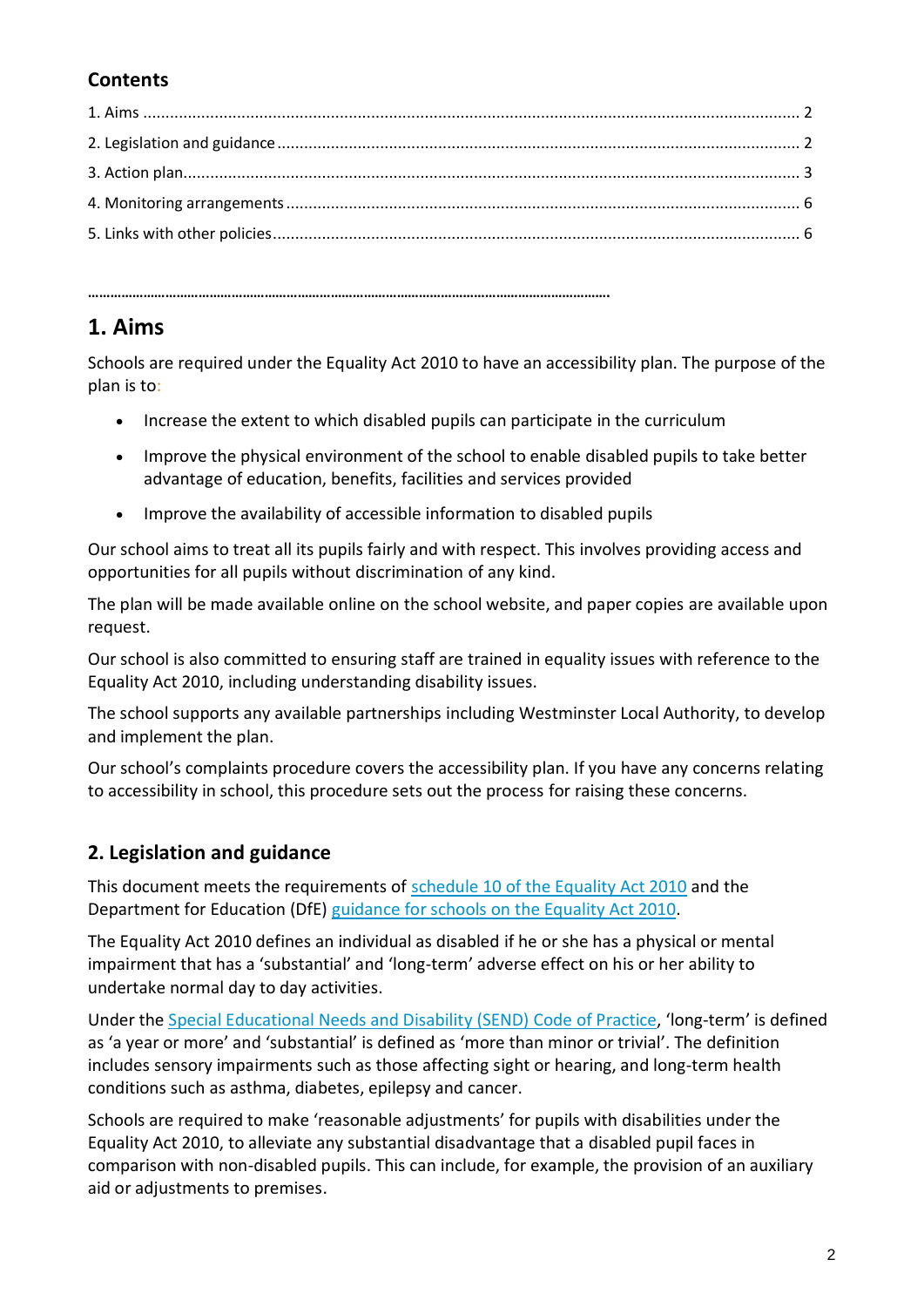## **3. Action plan**

This action plan sets out the aims of our accessibility plan in accordance with the Equality Act 2010.

| Aims/ Areas for development                                                                              | <b>Actions/Strategies</b>                                                                                                                                                                                  | <b>Time</b><br>frame | <b>Outcomes</b>                                                  |
|----------------------------------------------------------------------------------------------------------|------------------------------------------------------------------------------------------------------------------------------------------------------------------------------------------------------------|----------------------|------------------------------------------------------------------|
| Improving the curriculum access<br>To increase access to the curriculum<br>for pupils with a disability. | Implementation of an extended curriculum that<br>includes a focus on language development and<br>life skills, and which recognises the importance<br>of visual support and practical hands-on<br>learning. | Ongoing              | ICT is used effectively to help<br>pupils access the curriculum. |
|                                                                                                          | Teachers and LSAs who work with pupils with<br>autism to attend appropriate training.                                                                                                                      |                      | All staff will be able to<br>implement fully the advice and      |
|                                                                                                          | Teachers and LSAs to receive advice from<br>Westminster Outreach Service.                                                                                                                                  |                      | recommendations from<br>Specialist Outreach Teachers.            |
|                                                                                                          | Teachers and LSAs taught how to implement an<br>individual workstation with visual timetable and<br>work schedule if appropriate.                                                                          |                      |                                                                  |
|                                                                                                          | Purchase of appropriate software.                                                                                                                                                                          |                      |                                                                  |
|                                                                                                          | Training for LSAs in use of Ipads                                                                                                                                                                          |                      |                                                                  |
|                                                                                                          | Training for LSAs from ICT leader & 3 BM<br>curriculum support team.                                                                                                                                       |                      |                                                                  |
|                                                                                                          |                                                                                                                                                                                                            |                      |                                                                  |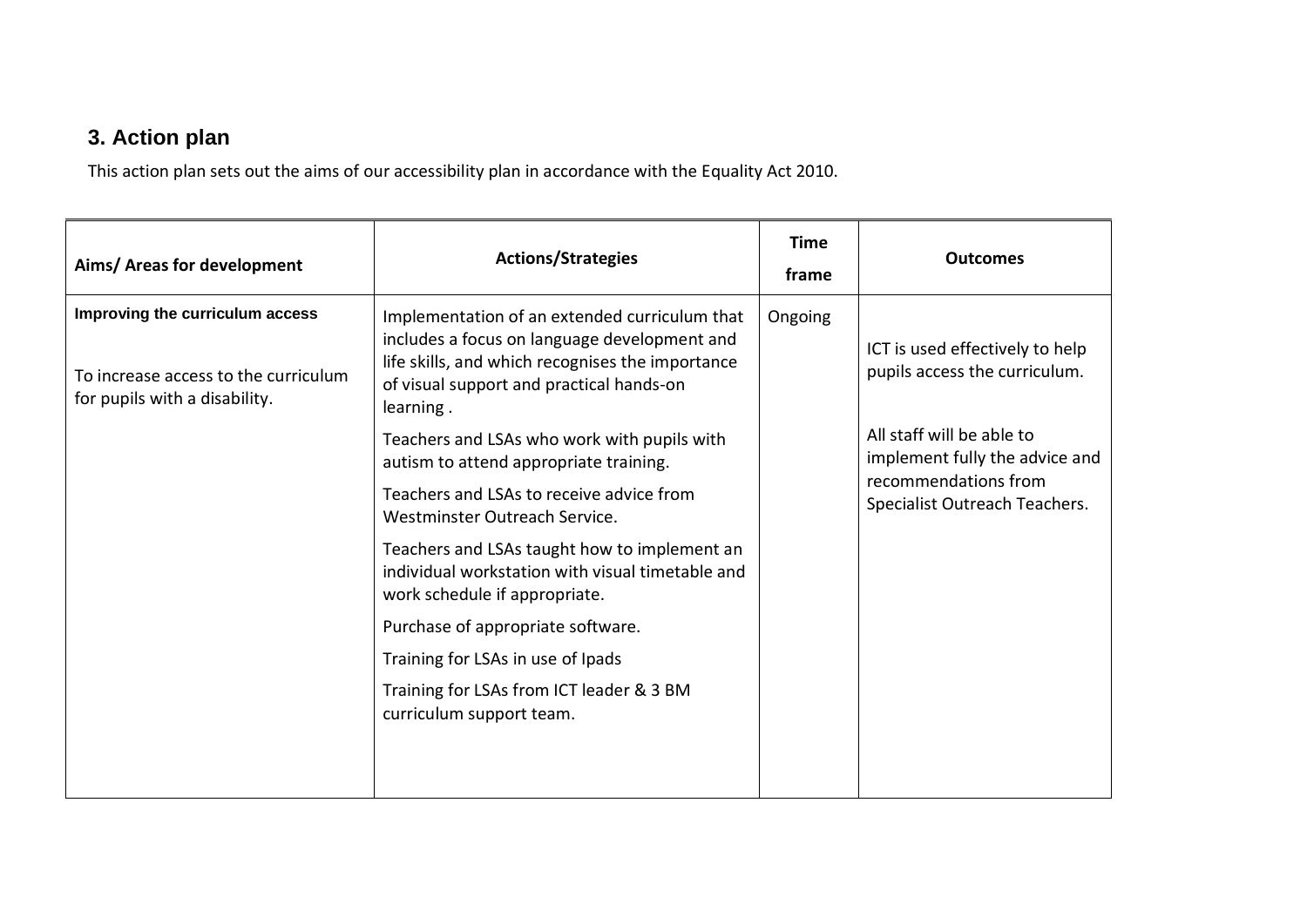| To implement further raining for staff<br>in the identification of and teaching<br>children with ASD and other specific<br>learning difficulties. | Relevant staff attend appropriate training.<br>Outreach provision from external agencies and<br>SALT team to support individual teachers in<br>improving and refining provision for individual<br>pupils.                             | Annually | Staff are familiar with the<br>criteria for identifying specific<br>needs and how best to support<br>these children in the<br>classroom.                                                                 |
|---------------------------------------------------------------------------------------------------------------------------------------------------|---------------------------------------------------------------------------------------------------------------------------------------------------------------------------------------------------------------------------------------|----------|----------------------------------------------------------------------------------------------------------------------------------------------------------------------------------------------------------|
| To ensure that Classrooms are<br>organised to promote the<br>participation and independence of all<br>pupils.                                     | Review and implement a preferred layout of<br>furniture and equipment to support the learning<br>process in individual class bases. Use of visual<br>timetables across the school.                                                    | Ongoing  | Lessons start on time without<br>the need to make adjustments<br>to accommodate the needs of<br>individual pupils. Children have<br>ready access to a range of<br>resources to support their<br>learning |
| To organise training for Awareness<br>Raising of Disability Issues.                                                                               | Provide training for governors, staff, pupils and<br>parents. Discuss perception of issues with staff<br>to determine the current status of school.                                                                                   | Ongoing  | Whole school community<br>aware of issues relating to<br>Access.<br>Home/School Liason officer<br>will be a regular point of<br>contact for parents with<br>concerns around disabilities.                |
| All extra curricular activities are<br>planned to ensure they are accessible<br>to all children.                                                  | Review all out-of-school provision to ensure<br>compliance with legislation. Maintain Staff<br>awareness of 'Evolve', and appropriate Pupil<br>staff ratios.<br>Individual risk assessments are carried out for<br>vulnerable pupils. | Ongoing  | All out-of-school activities will<br>be conducted in an inclusive<br>environment with providers<br>that comply with all current<br>and future legislative<br>requirements                                |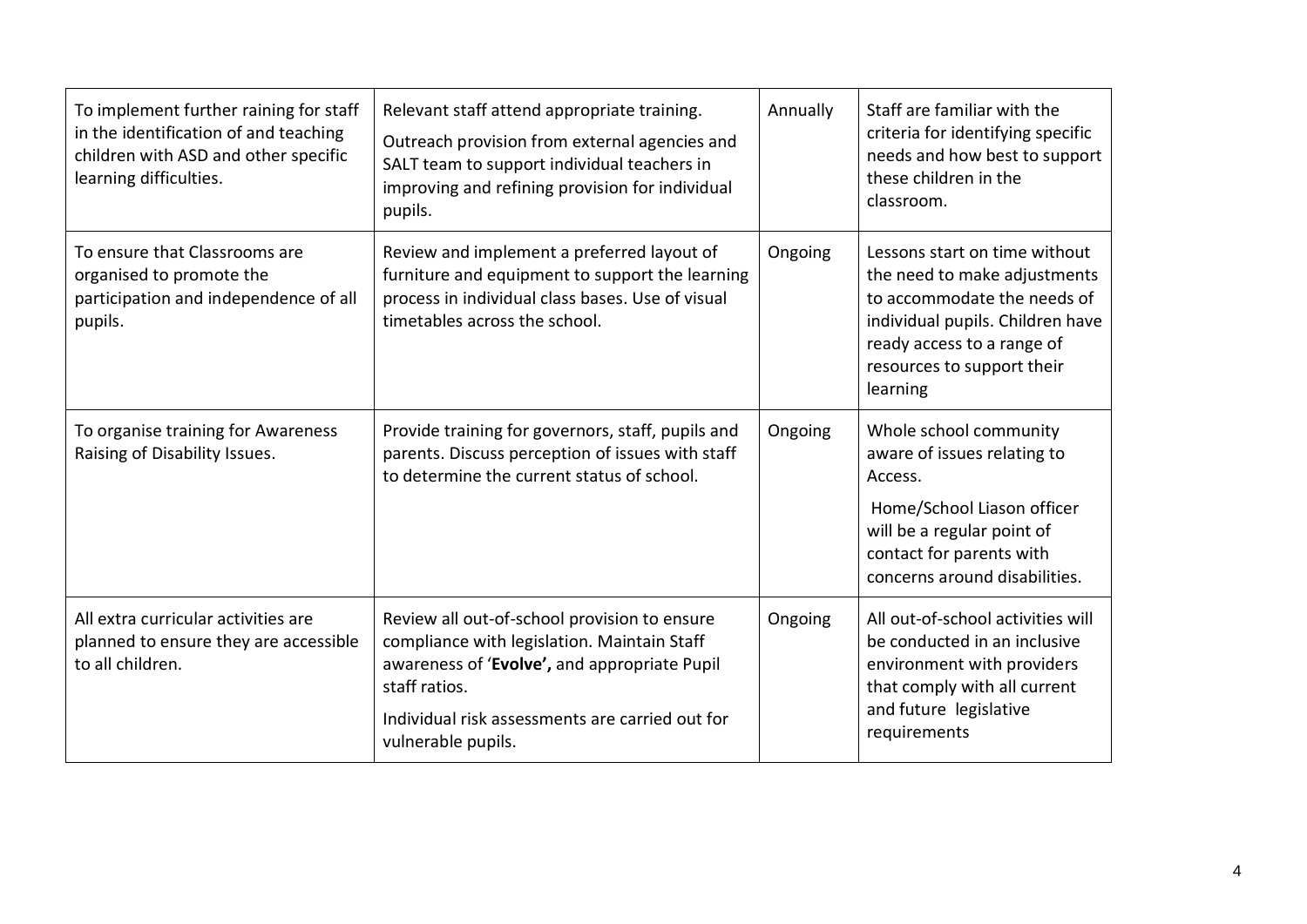| Improve and maintain access to the<br>physical environment                                                      | Blinds kept in good condition.<br>Lights appropriately dimmed brightened in<br>classroom environments<br>Nosings maintained or painted lines used to<br>provide contrast wherever needed. E.g. on<br>steps.<br>Entrances/doorways kept free of obstacles and<br>well contrasted.<br>Classroom kept uncluttered and free of<br>obstacles.<br>Uncluttered displays with thought given to<br>contrast and size. | Ongoing  | The school meets the criteria<br>laid down by Health and Safety<br>audits.                                        |
|-----------------------------------------------------------------------------------------------------------------|--------------------------------------------------------------------------------------------------------------------------------------------------------------------------------------------------------------------------------------------------------------------------------------------------------------------------------------------------------------------------------------------------------------|----------|-------------------------------------------------------------------------------------------------------------------|
| To ensure that adult support is<br>available during key times in the<br>school day                              | Review TA and LSA deployment times so that<br>that individual children who need support i.e.<br>lunchtimes, PE lessons and extra curricular<br>activities receive appropriate support.                                                                                                                                                                                                                       | Ongoing. | All pupils with Learning and/or<br>Physical disabilities have full<br>and safe access to all daily<br>activities. |
| Improve the delivery of written<br>information<br>To make written materials available in<br>alternative formats | Review school publications are ensure that<br>users can access them. Newsletters are<br>accessible and easy to read. Emails and text<br>messages are used.                                                                                                                                                                                                                                                   | Ongoing  | Parents are aware of what is<br>happening in school                                                               |